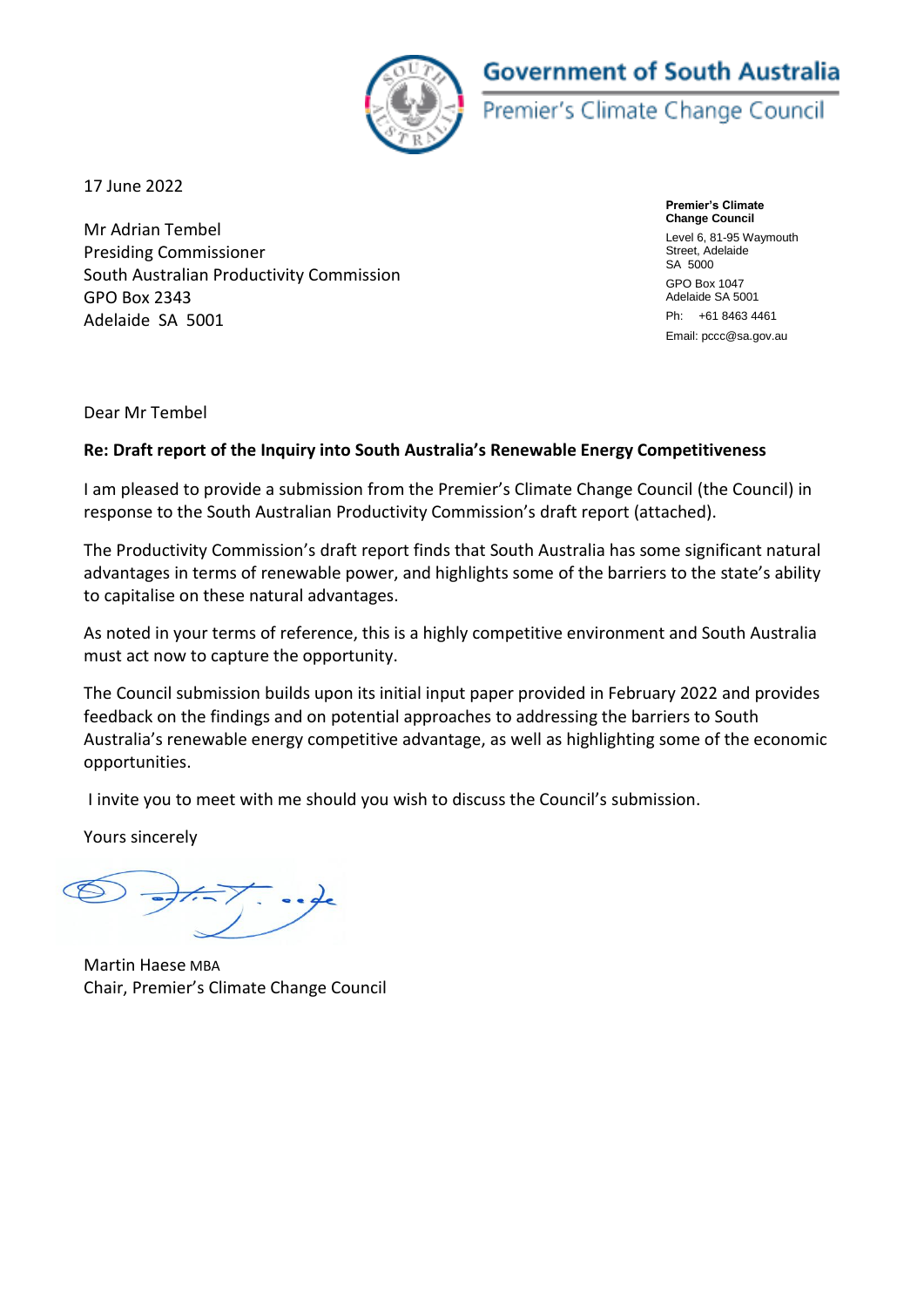## **Premier's Climate Change Council (PCCC**)

## Response to the draft report of the Inquiry into South Australia's Renewable Energy **Competitiveness**

## 1. South Australia's renewable energy advantages.

South Australia has a significant renewable energy advantage, including:

- A global reputation for renewable energy leadership, including developing hydrogen projects and in hydrogen safety and regulation.
- Significant investment into renewable energy production infrastructure over the last decade.
- Abundant renewable energy resources (wind and solar) along with abundant natural resources (including rare earths and other key minerals vital for new technology industries).
- Capacity and potential to achieve a level of renewable energy that is more than 500% of current local grid demand by  $2050<sup>1</sup>$ .
- Increased renewable generation and reduced costs of renewable energy have lowered wholesale electricity prices in South Australia; and South Australia has been a net exporter of electricity in recent years<sup>2</sup>.
- Lower cost renewable energy enables opportunities to grow low emissions industries including value added minerals processing and products, hydrogen production and other energy intensive manufacturing, industry and agricultural opportunities.
- An appetite from within the business community to uncover profit generating enterprises in the low emissions economy.
- Measurable and visible positive outcomes resulting from efforts to stabilise the electricity grid with increasing security and reliability supported by; grid-scale battery storage; highest per capita installation of distributed batteries; virtual power plants; pumped hydro-storage; and installation of synchronous condensers<sup>3</sup>.

#### 1.1 How could the State secure a competitive advantage from renewable energy?

South Australia has the capacity and potential to achieve a level of renewable energy that is more than 500% of current local grid demand by 2050. Growing demand by attracting and growing local industries as well as export to increase supply and reduce costs will be a key issue.

All businesses and industries, including those looking to increase mining extraction activity and processing, will be sensitive to the need for 'firm' supply and will want to look at the cost comparison of options in considering increased investments.

Opportunities for growing demand include:

- attracting and growing low emissions and energy intensive industries deploying renewable electricity and hydrogen
- expanding low emissions industrial and agricultural development in regional areas such as the Upper Spencer Gulf
- demonstration of the optimisation of grid stabilising technologies such as concentrated solar thermal (CST) and green hydrogen
- diesel replacement with green hydrogen within micro grids
- continued electrification of transport, including ongoing investment and incentives to increase public and private usage and uptake of electric transport modes

1

<sup>1</sup> *[South Australian Government Climate Change Action Plan 2021-2025](https://www.environment.sa.gov.au/topics/climate-change/climate-change-action-plan-2021-2025)*

<sup>2</sup> Professor Ross Garnaut, 2020*, [South Australia's Climate Change Challenge and Opportunity](https://cdn.environment.sa.gov.au/environment/docs/south-australias-climate-change-challenge-opportunity-rgarnaut-rep.pdf)*.

<sup>3</sup> Professor Ross Garnaut, 2020*, South Australia's Climate Change Challenge and Opportunity*.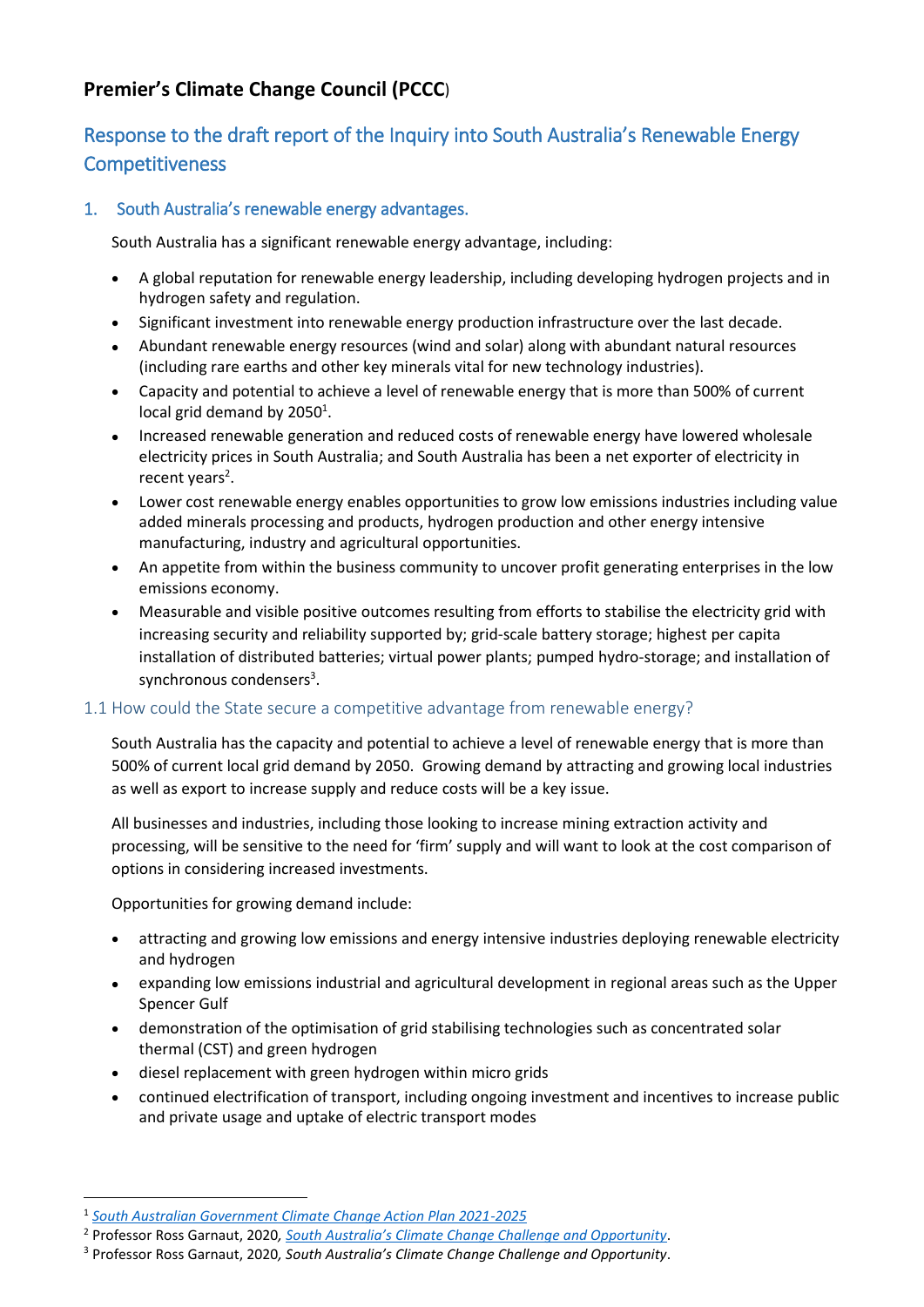- promoting community use of green hydrogen through agriculture, farm machinery, industrial applications and transportation to create circular economies that consume excess hydrogen production from hydrogen hubs
- export of excess energy via interconnection nationally and potentially internationally via undersea cable (requires interconnection to the Northern Territory and Western Australia), and/or in the form of clean hydrogen
- opportunities to improve productivity in intensive agricultural production e.g. greenhouses, horticulture and dairy.
- 2. Further actions the South Australian Government could take to create or enhance the actual or potential competitive advantage.

The state government can choose from a wide range of policy interventions and financing measures to support the transformation of energy and industrial systems and build competitive advantage. This needs to be well planned, given priority across government, and integrated with broader economic policy and planning. Providing the regulatory and policy environment for renewable energy, and low emissions industries and production of goods and services must be a key priority of the government's broader economic agenda.

Some further actions that the South Australian Government could consider are outlined below.

2.1 A well planned and integrated approach: The opportunities and barriers cross a number of different portfolios. This highlights the need for cross-agency coordination, planning and implementation to address them and to account for key dependencies. This should be informed by clearly articulated and shared objectives.

2.2 Engage industry in building a vision and identifying measures: Engagement with industry and business to develop a vision for South Australia as a renewable energy and low emissions economic leader; and to identify key measures for addressing barriers and unlocking opportunities. As part of this engagement the government could explore holding a Clean Industry and Business Summit in Adelaide with international as well as local speakers and participants.

2.3 Develop a clean energy and industry development roadmap: Engage across government and with industry and business (e.g. through industry taskforces) to develop a coordinated roadmap and resource its implementation. The road map would set out plans for industry and government to strengthen South Australia's renewable energy competitiveness and to support clean (low emissions) economic development for key areas of the economy.

Some matters to consider in developing the roadmap include:

- Commission sound analysis and market scoping to better understand the value of each potential market opportunity (i.e. green manufacturing, hydrogen development, energy firming projects, ammonia, desalination or water purification). This work should inform identification of measures; and prioritisation of effort to utilise and direct increasing energy supplies to the markets and products with high value-add with opportunities for wider and local economic growth. Attachment 1 outlines potential focus areas for renewable energy and economic opportunity.
- Aligning maximisation of value-add economic opportunities with maximising emissions reduction, setting bold renewable energy targets and outlining the steps to achieving them (e.g. 200% renewable energy penetration by 2030 and 500% penetration by 2050).

The broader social and environmental co-benefits are an important aspect in the consideration of highvalue economic growth opportunities. Much of the current and future renewable energy generation is located in regional locations. Thought and planning must be given, not only to reducing social and environmental impacts but delivering gains in these areas (i.e. ensuring that regional and remote communities and the environment benefit appropriately from technology advancements and economic gains associated renewable energy and economic growth).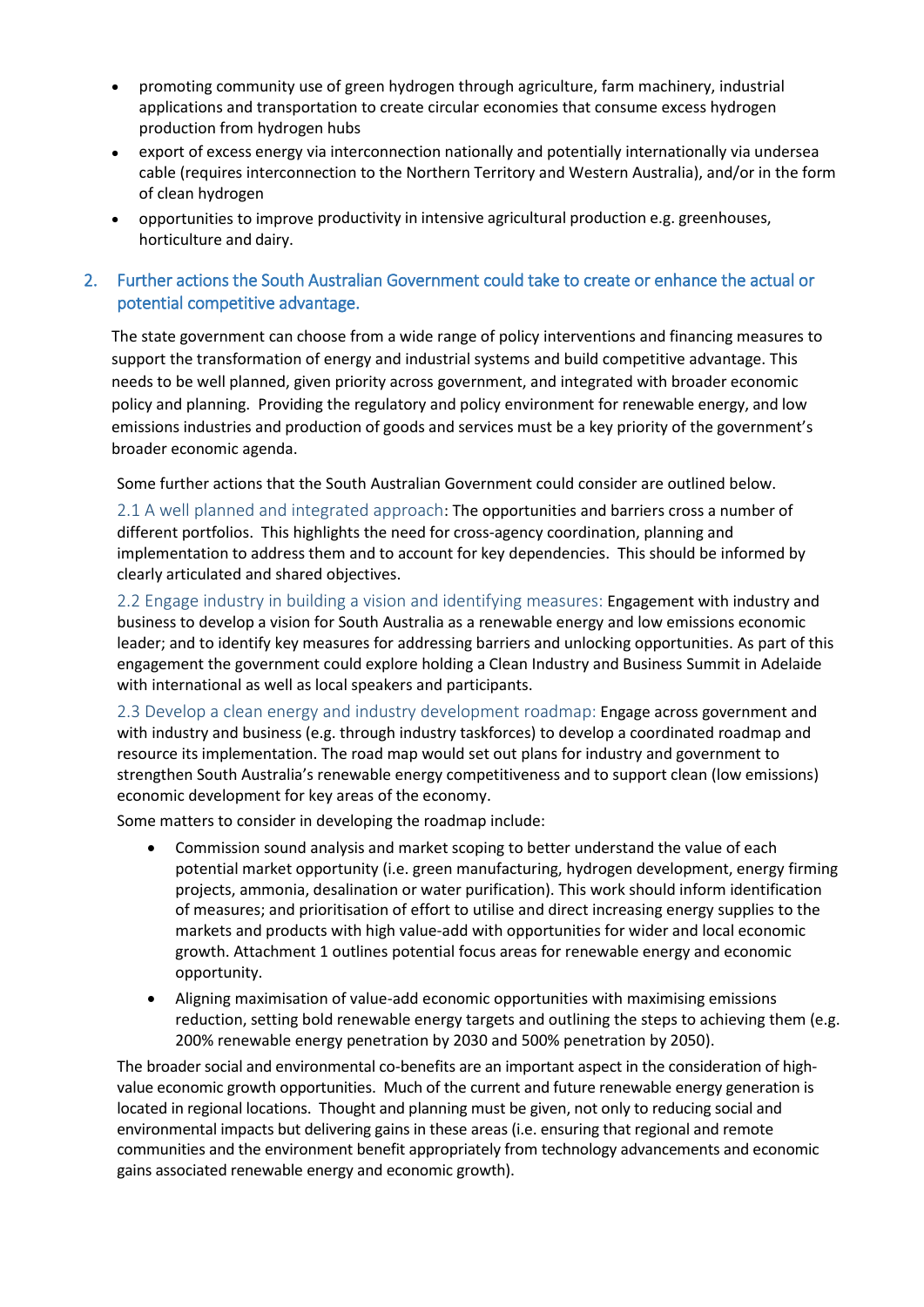Thought must also be given to adequately planning for a just transition for workers in carbon intensive industries which face closure or will require significant changes through decarbonisation or due to increased renewable energy penetration.

2.4 Raise the profile of clean (low emissions) economic growth in government: The government could consider establishing a Ministerial or Chief Executive level mechanism to consider strategic and policy matters relating to clean economic growth, climate change and sustainable energy generation and use.

2.5 Send a clear signal to market and build South Australia's brand and reputation: Bold renewable energy and emission reduction targets (as above) with a clear and strategic roadmap for clean energy and industry development would send a clear signal to the private sector and markets about the seriousness of the government's intent to act, and provide greater confidence to invest in low-emissions technology and diversify into low-emission industries.

#### 2.6 Dedicated effort to develop projects and partnerships aligned with sources of funding:

Actively invest effort into opportunities to partner with South Australia's universities, the private sector and the Australian Government to develop, fund and deliver projects. For example leveraging opportunities through the Heavy Industry, Low-carbon Transition Cooperative Research Centre (HILT CRC) as well as the proposed Green Hydrogen CRC. Optimising South Australia's access to new opportunities for Australian Government funding (including [a National Reconstruction Fund](https://www.alp.org.au/policies/powering-australia) - \$15 billion an[d Powering the Regions Fund\)](https://www.alp.org.au/policies/powering-australia) as well as existing opportunities such as ARENA. Leveraging private sector co-funding to assist in scaling new industries and research and development.

2.7 Explore a clean (low emissions) industry growth fund: Explore the opportunity to establish a clean industry growth fund to co-invest with industry and other governments to grow the state's renewable energy competitiveness and clean industries. For an examples see the Net Zero Industry and Innovation Program in New South Wales.

2.8 Create an enabling business environment: The state government could explore further action to develop a regulatory and incentive structure that promotes low-cost renewable energy, reduces renewable energy costs, promotes clean growth opportunities, and attracts further investment. This includes supporting research and development and providing education and information to business.

2.9 Green Growth Economic Zone: Establish the state's first green growth economic zone in the Spencer Gulf. Green growth economic zones can provide shared access to cheaper infrastructure and renewable energy and capacity to link businesses to improve economies of scale and enable circular use of resources (known as industrial symbiosis). These zones typically involve strong government support and promotion to attract the desired business activities, such as:

- reliable renewable energy at a guaranteed low price
- skilled labour and training programs tailored to the needs of the precinct
- streamlined planning and approval processes
- incentives such as research and development support; demonstration projects; tax breaks or other financial incentives
- upgrades/access to critical infrastructure and connections to port, road and rail logistics.

## 3. If a competitive advantage exists or is attainable, recommend what areas of potential economic development warrant further thorough investigation by the SA Government.

#### 3.1 Hydrogen Production and Use

- Industrial Use Green Copper, Steel and Ammonia
- Production for export and gas injection (Port Bonython)
- Concentrated Solar Thermal (CST) providing energy for the photocatalytic conversion of water to green hydrogen (note initial work by CSIRO has shown that green hydrogen could be produced for 60c to \$1 per kilogram by this method). CST can also be used to supply electricity, for storage or heating
- Fertilisers and transport fuel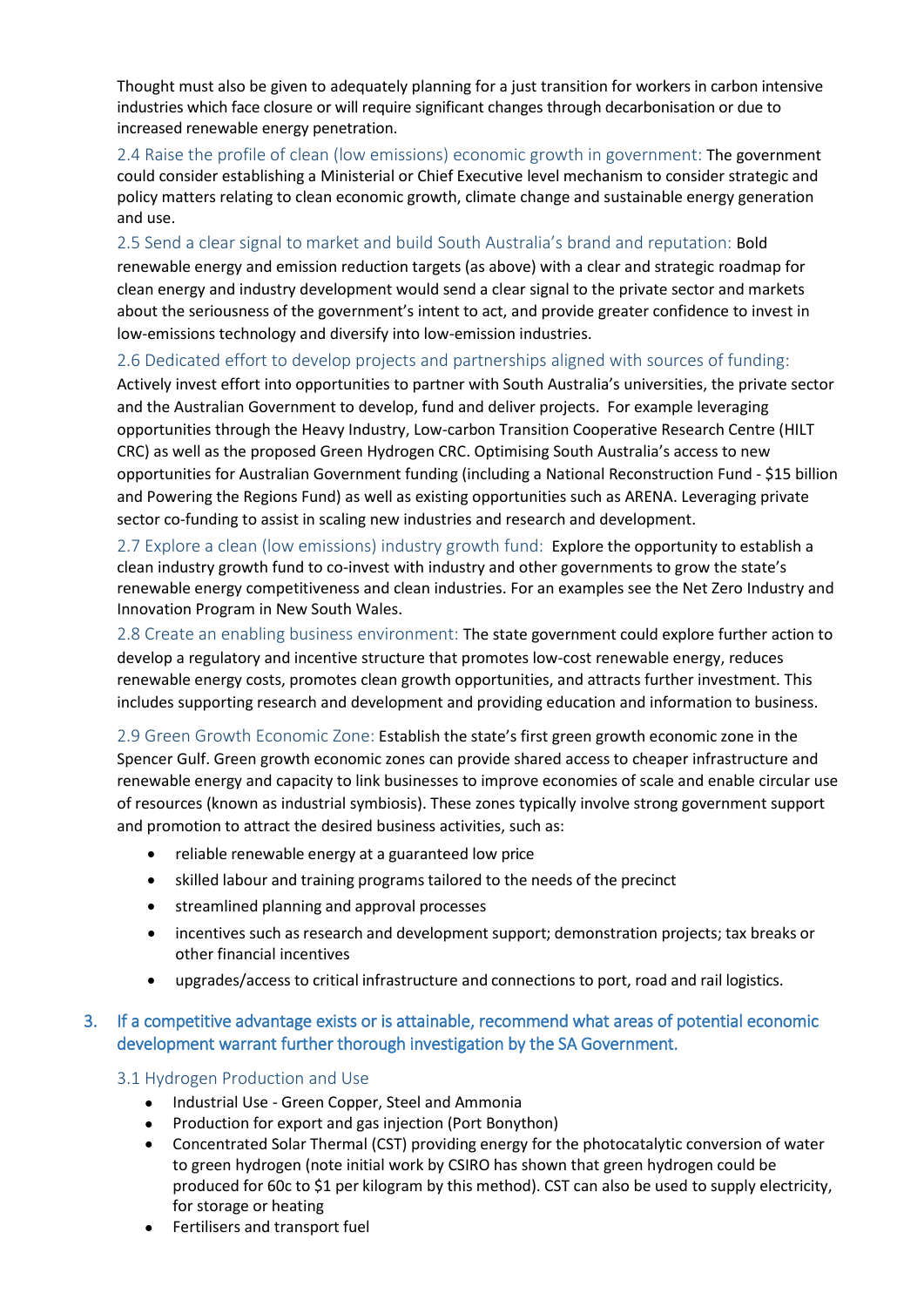Work with Japanese and Korean car manufacturers to use South Australia as a hydrogen vehicle testing ground, leading to supply chain development

#### 3.2 New Energy Intensive Industry

- Develop new technology supply chains e.g. Battery Manufacturing -> EV Manufacturing -> Space -> Hi Tech related spinoffs
- Value added and low emissions processing of green (critical) minerals e.g. mining, processing and making products from minerals for that are in-demand for renewables and other e-technology
- Attraction of energy intensive industries and services seeking to reduce their emissions such as data centres, desalination, carbon fibre

#### 3.3 Circular Economy

- Utilisation of excess renewables (including from various SA Water Desalination Plants) to produce hydrogen enabling SA Water to retail energy and water in remote areas.
- Diesel replacement program
- Remanufacture and recycling of high value materials such as batteries, solar panels, e-technology and steel (South Australia is well placed to lead in this area as a national leader in recycling, waste management and existing circular economy initiatives and policies)
- District heating and cooling programs utilising thermal heat from hydrogen production
- Blended gas for commercial business programs
- Blended gas for residential household's programs
- Renewable energy to transport (commercial and residential) programs
- Green growth economic zone with circular economy links between businesses

## 3.4 Climate Adaption and Low Emissions

- Develop feed additives for agriculture to reduce emissions
- Carbon neutral agri-food systems that diversify primary industries and improve market access e.g. low emissions proteins, carbon farming and biomass industries
- Blue Carbon Strategy
- City green canopy program

## 4. Further comments in relation to draft report and key findings

#### **Does the State have a future competitive advantage in green hydrogen?**

For South Australia to be seen as a leader in green hydrogen, there is a need to focus on the most cost effective production technologies. Into the future, technologies such as photocatalysis and plasmalysis are expected to be more cost effective than electrolysers given the significant energy losses in the process to produce green hydrogen from green energy and then convert it back to renewable energy.

There is a significant potential for South Australia to be at the forefront of the development of cheaper hydrogen production processes, by building on current government and private research and development investments (Tonsley Park for example) to develop world class laboratories for investigating new hydrogen production technologies. The University of Adelaide and Flinders University already have considerable capabilities and activities in these areas.

**Finding 1 -** *Although average spot electricity prices in South Australia are now amongst the lowest in the NEM, the average prices faced by retail consumers remain higher than those interstate and, therefore, renewables are not currently delivering a competitive advantage to South Australian consumers in terms of price.*

Unlike New South Wales, South Australia does not have low cost coal firming as part of its energy supply. There is currently no disincentive relating to emissions from coal power generation, which must be a serious consideration as South Australia reviews its firming options.

**Finding 2 –** *Periods of very low demand are much more frequent in the South Australian electricity market. Analysis by AEMO and others suggests that this represents a risk to system stability, and it would be beneficial to have more daytime demand.*

All solutions to the problem of low daytime demand should be explored. Other firming/storage technologies such as concentrated solar thermal (CST) or thermal storage are well established in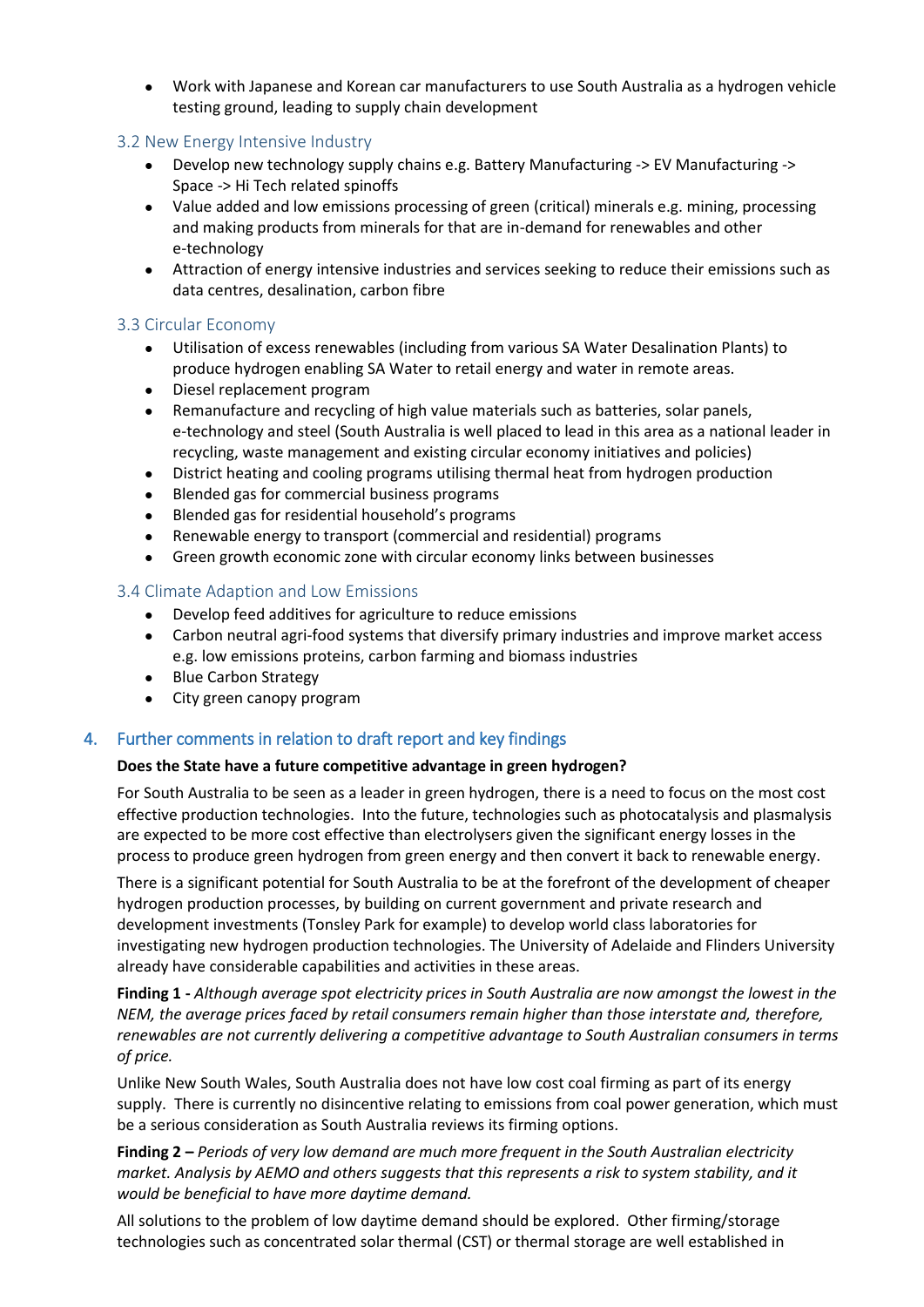international jurisdictions. CST for example, is able to provide a number of services within a single infrastructure, including power, heat, storage and energy for green hydrogen production. This presents enormous potential for energy users in regional and outback South Australia. As discussed earlier in this submission, increasing energy demand through the development of high value projects with other economic and social co-benefits, should be prioritised.

Further support for the uptake of electric vehicles, including incentives/regulatory support/ infrastructure to enable vehicle charging during times of over-supply (i.e. day time) should also be explored. This offers an attractive option to soak up excess energy whilst encouraging the shift to electrified, lower carbon intensive transport modes.

**Under Finding 4** – *Meeting the current South Australian decarbonisation target of a 50 per cent reduction in carbon emissions by 2030 would require current renewable generation to be roughly doubled.*

The estimated doubling of current renewable energy generation to meet the state's 2030 emission reduction target will also significantly increase the need for firming technologies. South Australia needs to explore how a competitive advantage could come from optimising the integration of additional renewable energy output with the level of firming capacity required across all users. This could make our state a global exemplar but would likely require some incentives/investments in integrated projects.

State-wide decarbonisation targets will likely need to become more ambitious in order to support Nationally Determined Contribution commitments and meet global carbon reduction needs. In addition, the rapid electrification of other sectors will require additional generation. The transport sector alone is likely to require a more than doubling of current renewable generation. Requirements in this sector must be effectively managed to ensure that demand is tailored to generation and supporting rather than contributing to peak demand.

**Finding 7 -** *The PPA system means that there is no incentive for firms to relocate to South Australia to take advantage of its low carbon intensity electricity market as they can remain where they are and purchase PPAs to claim they are using green power'*

The ability for interstate firms to purchase PPA's from other states was a fundamental and deliberate feature design of the national measure introduced through Federal legislation.

**Finding 9 –** *The OTR requirements impose a significant cost burden on new renewables projects without achieving any obvious benefits in terms of system strength.*

The Office of the Technical Regulator (OTR) requirements were introduced to ensure security and reliability after dramatic events across South Australia. Further exploration of this issue is recommended before concluding there are no obvious benefits, noting the importance of energy safety and reliability across the broader economy.

**Finding 17 -** *As global demand for critical minerals increases, a number of deposits which are* currently *uneconomic may move into production. If South Australian deposits can be extracted at a competitive cost, the State may see a substantial increase in mining output over the next 30 years.*

Critical minerals is an area of real opportunity for South Australia particularly if developed in a way that was low emissions and sustainable.

The focus of the Heavy Industry, Low-carbon Transition Cooperative Research Centre (HILT CRC) is to optimise the energy supply technologies and processes for the heavy industry's transition to net-zero. The HILT CRC is a national centre based in Adelaide and has recognised enormous opportunities for the increase in processing raw material with green energy including green hydrogen. This will enable both increased value from additional processing activities and from exporting hydrogen in the form of green products such as green iron and steel. The HILT CRC is also the global Secretariat for Mission Innovation's Net-Zero Industries Mission where global collaboration will be coordinated. This strengthens an opportunity for South Australia to lead in the green hydrogen space with international exposure.

**Background – South Australian Endowments**: *a substantial proportion of the national wind farm investment driven by the Rudd/Gillard government's renewable energy credits was built in South Australia*.

The Renewable Energy Target Scheme was introduced by the Howard Government through *The Renewable Energy (Electricity) Act 2000*. The scheme came into operation in 2001 and was later